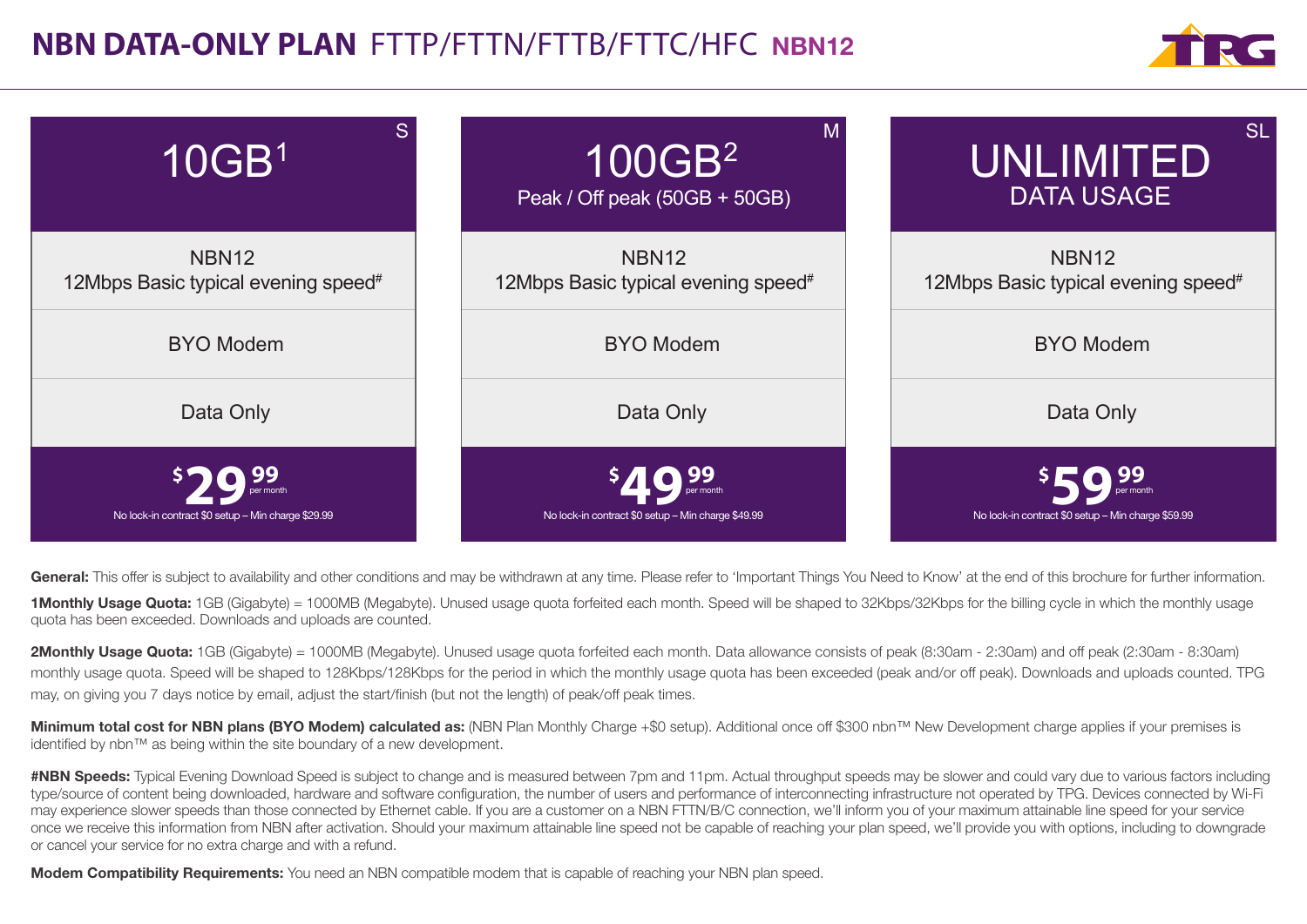



Minimum total cost for NBN plans (BYO Modem) calculated as: (NBN Plan Monthly Charge +\$0 setup). Additional once off \$300 nbn™ New Development charge applies if your premises is identified by nbn™ as being within the site boundary of a new development.

#NBN Speeds: Typical Evening Download Speed is subject to change and is measured between 7pm and 11pm. Actual throughput speeds may be slower and could vary due to various factors including type/source of content being downloaded, hardware and software configuration, the number of users and performance of interconnecting infrastructure not operated by TPG. Devices connected by Wi-Fi may experience slower speeds than those connected by Ethernet cable. If you are a customer on a NBN FTTN/B/C connection, we'll inform you of your maximum attainable line speed for your service once we receive this information from NBN after activation. Should your maximum attainable line speed not be capable of reaching your plan speed, we'll provide you with options, including to downgrade or cancel your service for no extra charge and with a refund.

**Modem Compatibility Requirements:** You need an NBN compatible modem that is capable of reaching your NBN plan speed.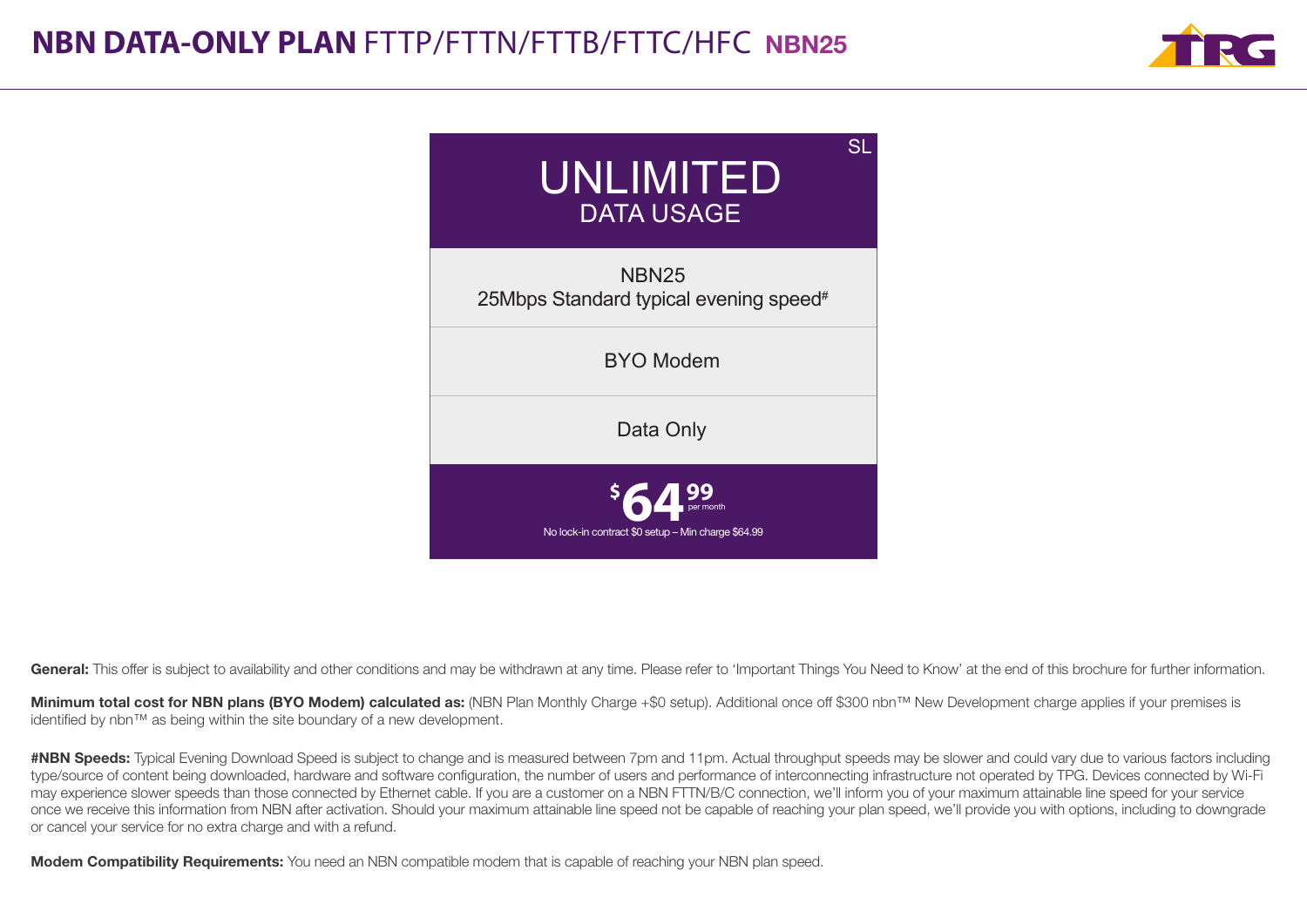



Minimum total cost for NBN plans (BYO Modem) calculated as: (NBN Plan Monthly Charge +\$0 setup). Additional once off \$300 nbn™ New Development charge applies if your premises is identified by nbn™ as being within the site boundary of a new development.

#NBN Speeds: Typical Evening Download Speed is subject to change and is measured between 7pm and 11pm. Actual throughput speeds may be slower and could vary due to various factors including type/source of content being downloaded, hardware and software configuration, the number of users and performance of interconnecting infrastructure not operated by TPG. Devices connected by Wi-Fi may experience slower speeds than those connected by Ethernet cable. If you are a customer on a NBN FTTN/B/C connection, we'll inform you of your maximum attainable line speed for your service once we receive this information from NBN after activation. Should your maximum attainable line speed not be capable of reaching your plan speed, we'll provide you with options, including to downgrade or cancel your service for no extra charge and with a refund.

**Modem Compatibility Requirements:** You need an NBN compatible modem that is capable of reaching your NBN plan speed.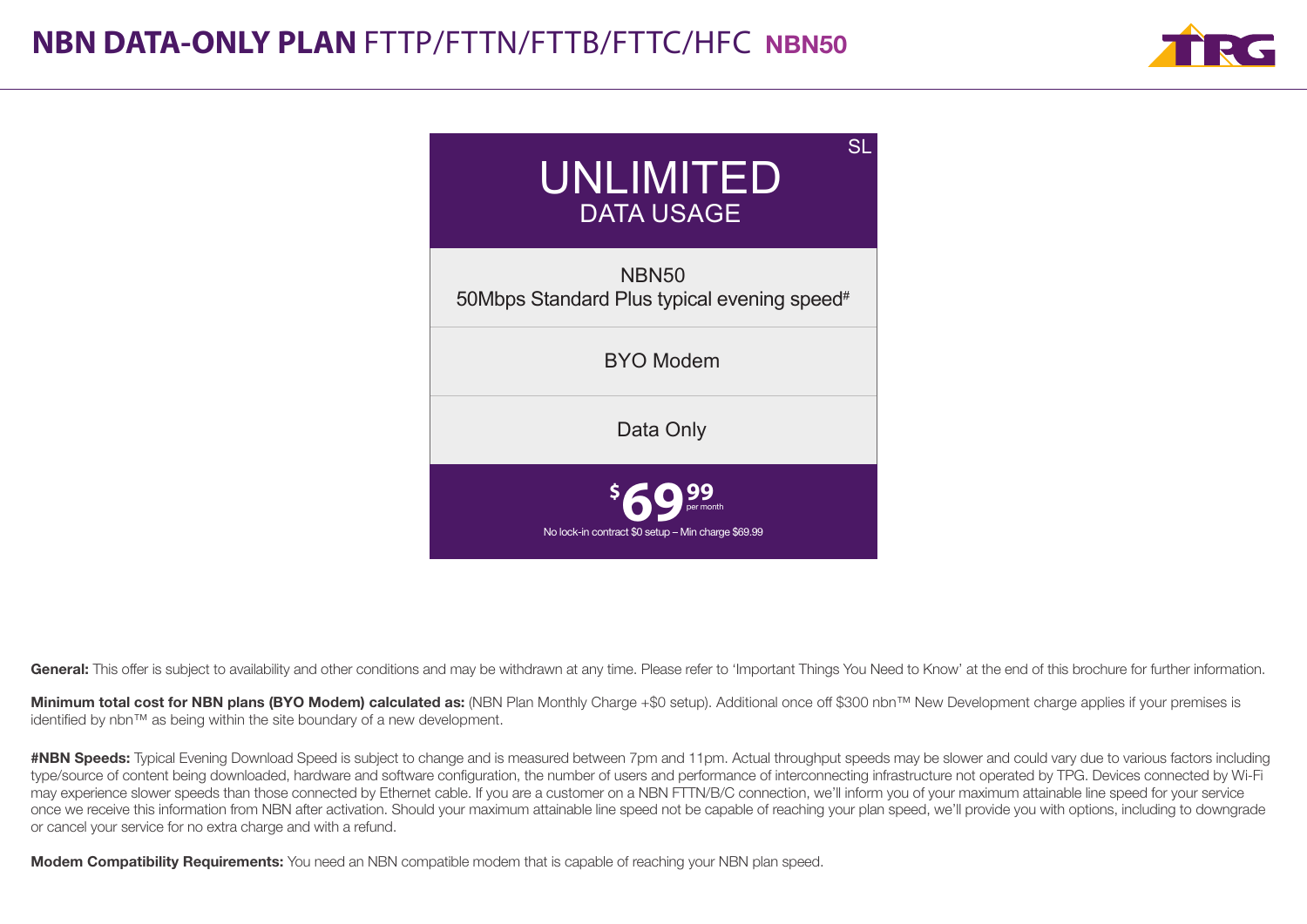



Minimum total cost for NBN plans (BYO Modem) calculated as: (NBN Plan Monthly Charge +\$0 setup). Additional once off \$300 nbn™ New Development charge applies if your premises is identified by nbn™ as being within the site boundary of a new development.

#NBN Speeds: Typical Evening Download Speed is subject to change and is measured between 7pm and 11pm. Actual throughput speeds may be slower and could vary due to various factors including type/source of content being downloaded, hardware and software configuration, the number of users and performance of interconnecting infrastructure not operated by TPG. Devices connected by Wi-Fi may experience slower speeds than those connected by Ethernet cable. If you are a customer on a NBN FTTN/B/C connection, we'll inform you of your maximum attainable line speed for your service once we receive this information from NBN after activation. Should your maximum attainable line speed not be capable of reaching your plan speed, we'll provide you with options, including to downgrade or cancel your service for no extra charge and with a refund.

\*NBN100: Our NBN100 plan is configured on the NBN 100/20 wholesale tier which provides off peak upload speeds between 1Mbps and 20Mbps. By invitation only, some existing customers may be eligible to configure their NBN100 plan on the NBN 100/40 wholesale tier which provides off peak upload speeds between 1Mbps and 40Mbps by paying an additional \$10 per month plan fee (this is only offered on a Month to Month basis) - the applicable monthly charge for this plan is \$99.99.

Modem Compatibility Requirements: You need an NBN compatible modem that is capable of reaching your NBN plan speed. If you are an existing TPG NBN customer with TPG supplied NBN modem, your modem may not be capable of reaching the NBN plan speed you have selected, especially on Wi-Fi connection. For more information, see our compatibility requirements.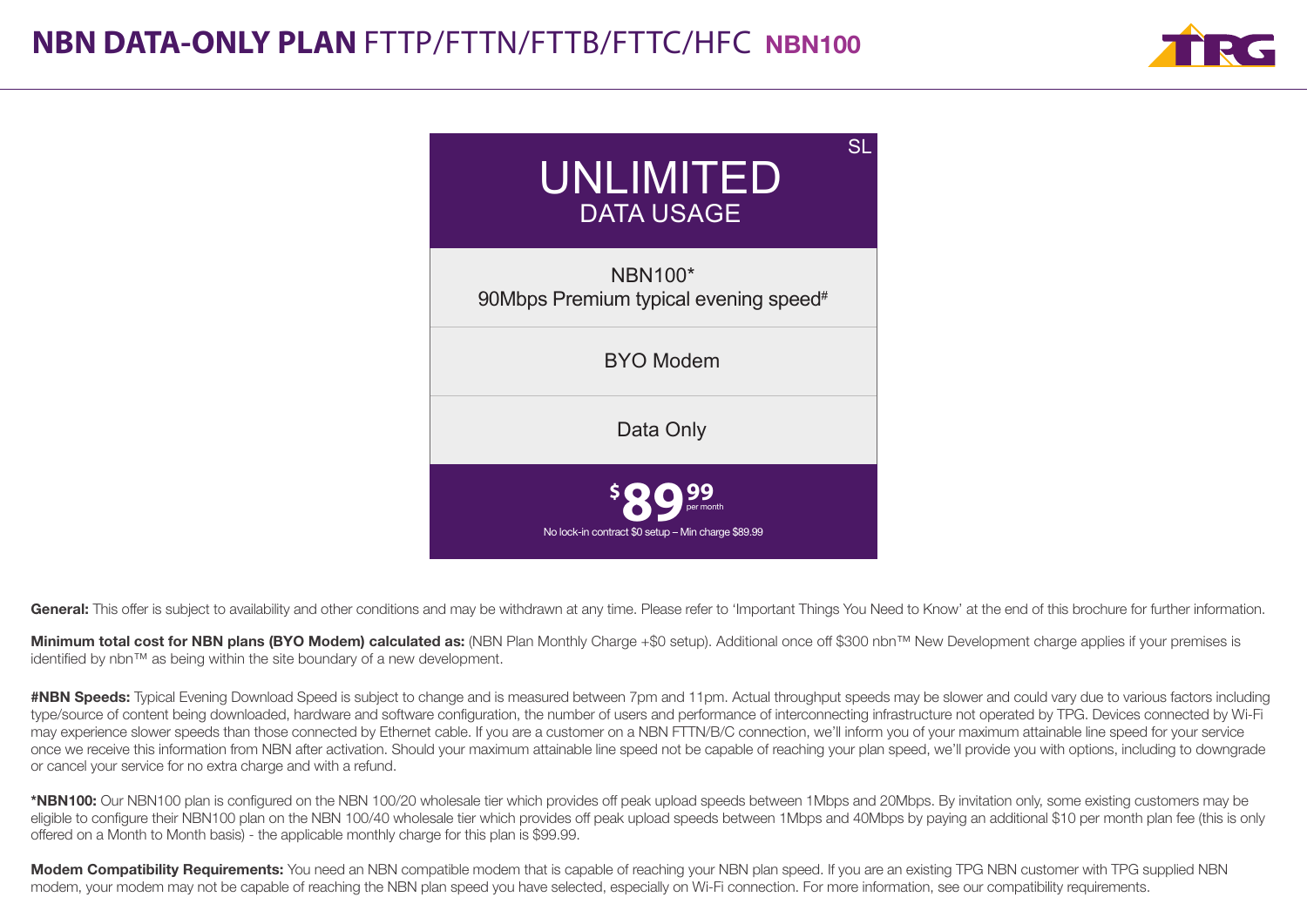



Minimum total cost for NBN plans (BYO Modem) calculated as: (\$NBN Plan Monthly Charge +\$0 setup). Additional once off \$300 nbn™ New Development charge applies if your premises is identified by nbn™ as being within the site boundary of a new development.

#NBN Speeds: Typical Evening Download Speed is subject to change and is measured between 7pm and 11pm. Actual throughput speeds may be slower and could vary due to various factors including type/source of content being downloaded, hardware and software configuration, the number of users and performance of interconnecting infrastructure not operated by TPG. Devices connected by Wi-Fi may experience slower speeds than those connected by Ethernet cable. As these are new plans, the speeds stated here are currently based on an estimate. TPG will revise the Typical Evening Download speeds once it has collected enough data on the speed performance of these plans.

Modem Compatibility Requirements: You need an NBN compatible modem that is capable of reaching your NBN plan speed. If you are an existing TPG NBN customer with TPG supplied NBN modem, your modem may not be capable of reaching the NBN plan speed you have selected, especially on Wi-Fi connection. For more information, see our compatibility requirements.